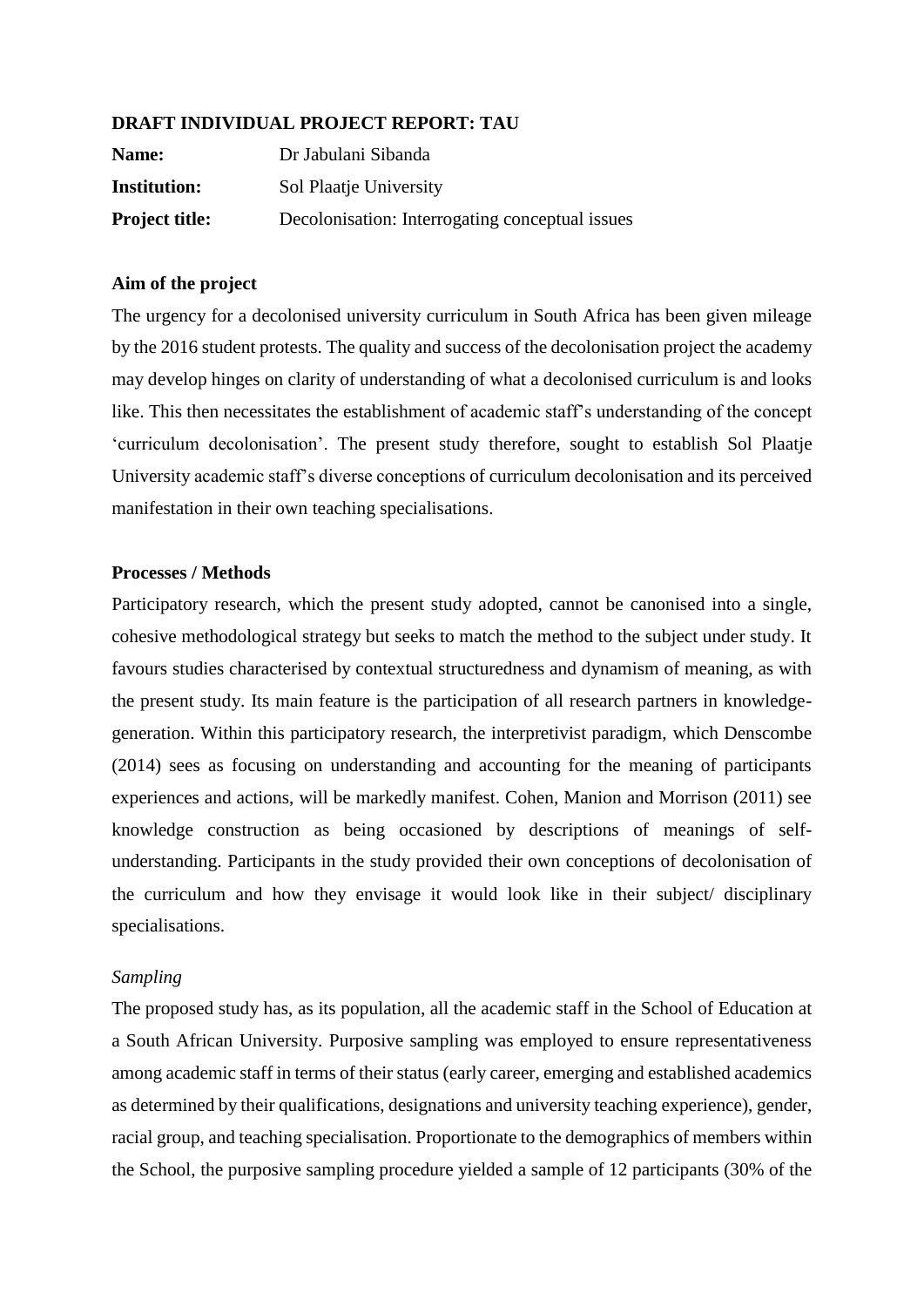population) whose characteristics are indicated in Appendix 1. Early career participants are labelled starting with letter A, Emerging academics with letter B and Established academics with letter C. The numbering after the letter differentiates the academics within the category.

#### *Instruments*

#### Semi-structured interviews

Semi-structured interviews were used and allowed for a free-flowing directed discussion. An interview schedule of the questions that were asked is provided as appendix 2. The purpose was to generate a diverse range of views on few key questions to better understand conceptions held by academics (Liamputtong, 2011). The interviews were audio-recorded with the participants' consent.

### Data analysis

Analysis of data took a grounded analysis approach, characterised more by hypothesis generation than hypothesis testing; where categories/themes and analysis emerged from the transcribed and coded data, with minimal apriori assumptions. The discussion of findings was done in relation to terms related to decolonisation like Africanisation, Afrocentrism, transformation, indigenisation, localisation, decoloniality; and in relation to the levels at which decolonisation should occur (meta-theoretical level, theoretical level, methodological/pedagogical level, empirical level, applied knowledge level etc.). The figure below shows how the data collection and analysis merged in the study.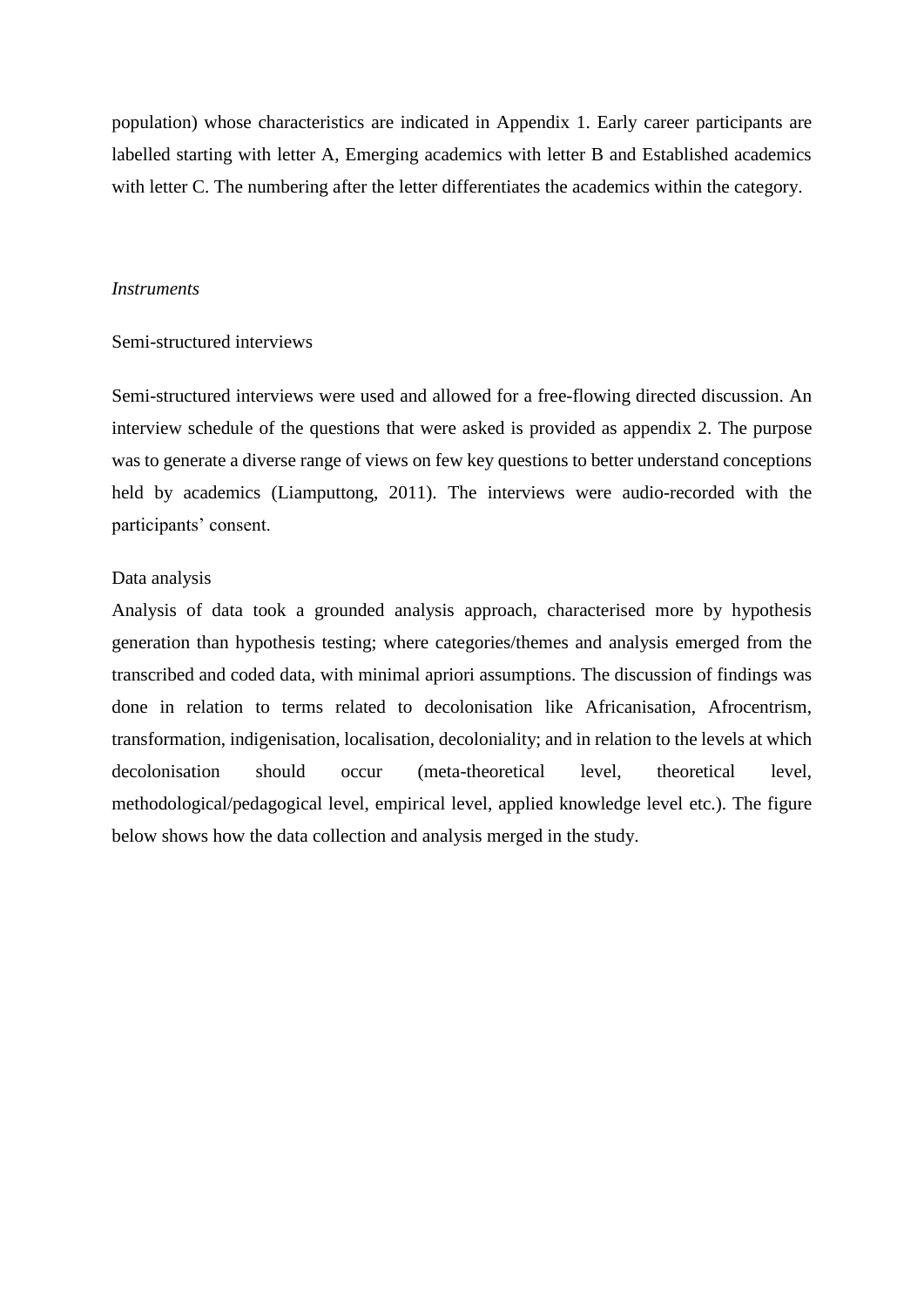

 **Occured simultaneously Occured simultaneously**

Figure 1: The qualitative process of data analysis (adapted from Creswell, 2012)

## Ethical Considerations

The study complied with ethical protocols governing the conduct of research and to protection of the rights of participants in relation to, among other things, privacy (confidentiality and anonymity), informed consent (voluntary participation), and how the data are interpreted honesty (Leedy & Ormrod, 2010). The researcher sought institutional consent to conduct the study, as well as written informed consent from the participants. Their right to withdraw their participation was guaranteed as was their right to privacy (avoiding identifying information in the texts, the audio-recording, transcriptions, and reporting of findings). In line with Lichtman's (2013) caution against misinterpretation, over-interpretation or fraudulent analysis of data, a reading and re-reading of data was made. Member checking of interview data for accuracy of its interpretation was done via e-mail to participants. The participant only got the data that pertained to their interview and the researcher's capturing and interpretation of it. The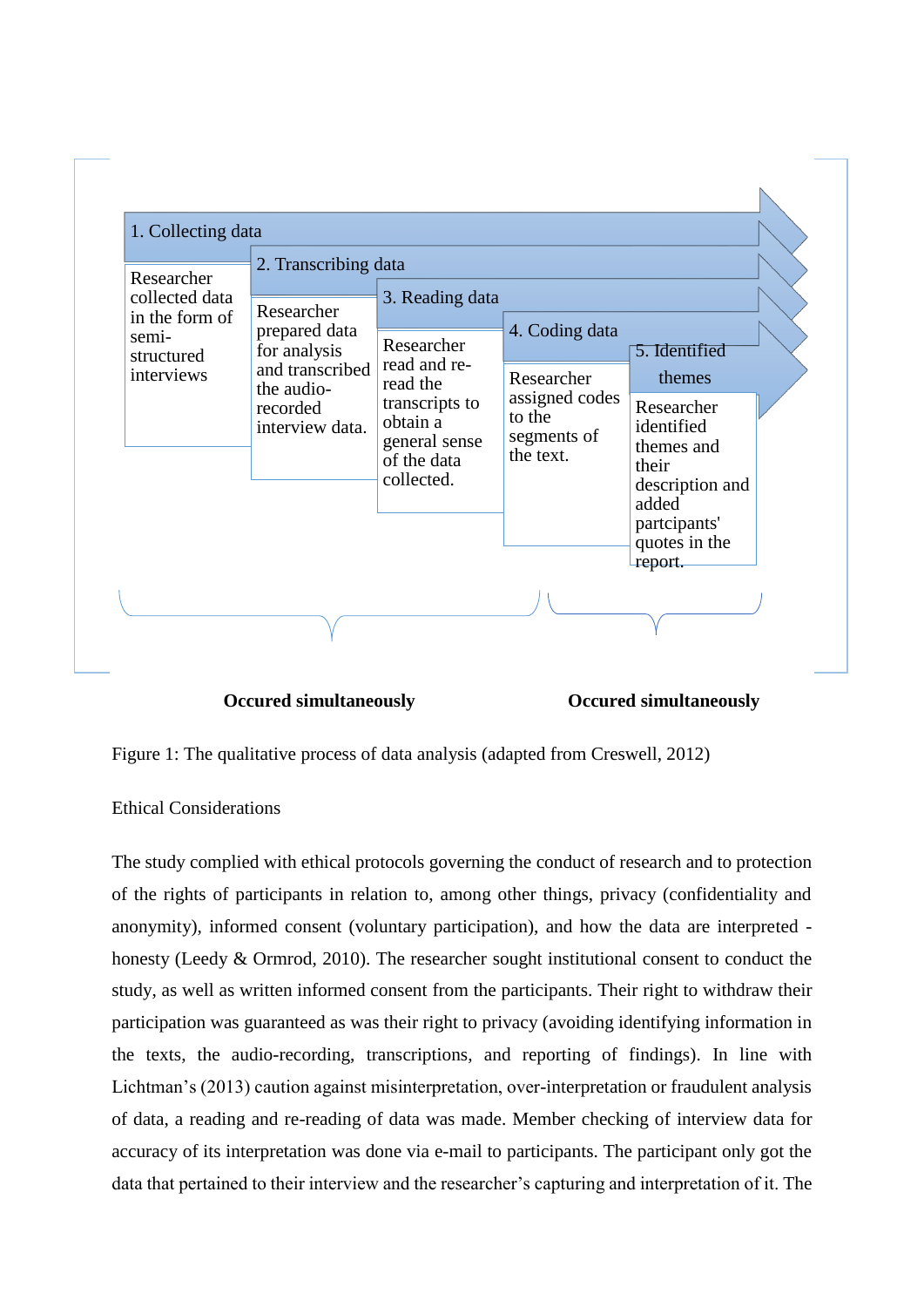data obtained was only used for the purpose of the study, with anticipated publication outputs. Permission to audio-record the interviews to ensure accurate capture of respondents' views was granted by the participants.

#### **Outcomes**

The study findings pointed to an almost unanimous affirmation of the need for the university to decolonise in order to be relevant and accommodative of the growing student diversity. The curriculum featured prominently as the preferred target of the decolonisation of the university. Academics cautioned against a wholesale overhaul of the whole curriculum in the name of decolonisation. Although the definitions of the term decolonisation varied, all definitions gravitated towards tailor-making and customising the university curriculum to variables like the students or the context; an admission of the misalignment of the university to the user systems. An analysis of the findings indicated a manifest conflation of decolonisation with Africanisation or Afrocentrism. Participants were most hesitant when it came to juxtaposing their modules in their current form and in the decolonised form should they be asked to decolonise them. It was apparent that not much thought had been put into the practicalities of the decolonisation of the curriculum. The study recommends greater institutional, cross- and inter-institutional engagements with the notion of curriculum decolonisation and the implementation thereof.

### **References**

Cohen, L., Manion, L., & Morrison, K. (2011). Research Methods in Education (7th ed.). New York: Routledge.

- Creswell, J. W. (2012). Educational research Planning, conducting, and evaluating quantitative and qualitative research (4th ed.). Boston, MA Pearson.
- Denscombe, M. (2014) The good research guide: for small-scale social research projects. (5th ed.). Maindenhead: Open University Press.
- Leedy P.D. & Ormrod J.E. (2010). Practical Research: Planning and Design. (9th ed). Pearson Educational International, Boston.
- Liamputtong, P. (2011). Focus Group Methodology Principles and Practice. Sage: London.
- Lichtman, M. (2013). Qualitative research in education, 3rd edition. SAGE Publications. Inc.: Thousand Oaks.